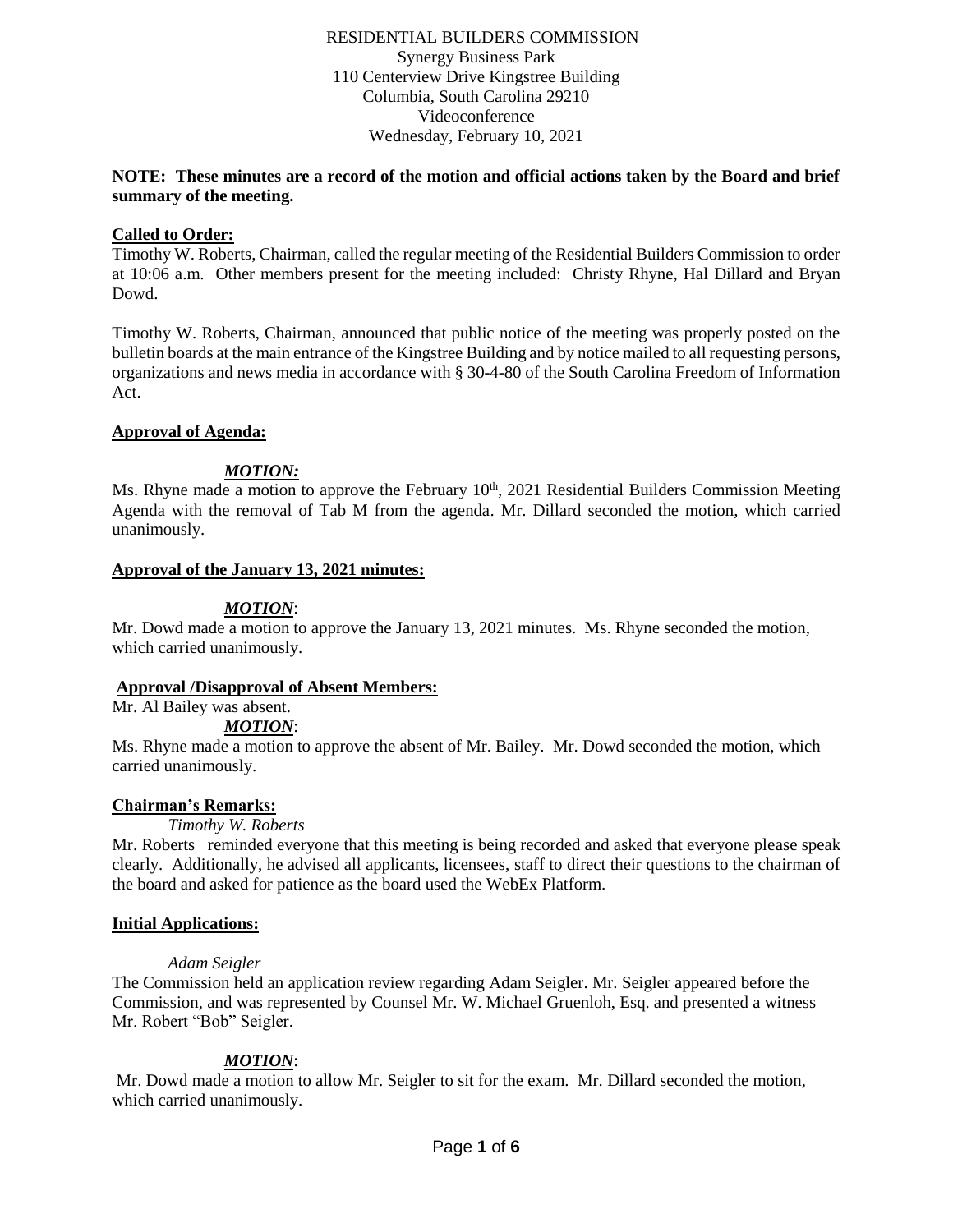## *Travis Crosby*

The Commission held an application review regarding Travis Crosby. Mr. Crosby appeared before the Commission and waived his right to counsel. He presented a witness Mr. Carson Jolly.

# *MOTION*:

Mr. Dillard made a motion to allow Mr. Crosby to sit for the exam. Ms. Rhyne seconded the motion, which did not carry unanimously. Mr. Dowd opposed.

#### *Daniel Martin*

The Commission held an application review regarding Daniel Martin. Mr. Martin appeared before the Commission and waived his right to counsel.

#### *MOTION*:

Mr. Dowd made a motion to deny Mr. Martin's request at this time due to lack of evidence of experience. Ms. Rhyne seconded the motion, which carried unanimously.

#### *Samuel Fiorini Jr.*

The Commission held an application review regarding Samuel Fiorini Jr. Mr. Fiorini appeared before the Commission and waived his right to counsel.

### *MOTION*:

Mr. Dillard made a motion to allow Mr. Fiorini to sit for the exam. Ms. Rhyne seconded the motion, which carried unanimously.

### *Justin Harvey*

The Commission held an application review regarding Justin Harvey. Mr. Harvey appeared before the Commission and waived his right to counsel.

### *MOTION*:

Mr. Dowd made a motion to allow Mr. Harvey to sit for the exam. Mr. Dillard seconded the motion, which carried unanimously.

### *Patrick Bush*

The Commission held an application review regarding Patrick Bush. Mr. Bush appeared before the Commission and waived his right to counsel.

### *MOTION*:

Ms. Rhyne made a motion to allow Mr. Bush to sit for the exam. Mr. Dowd seconded the motion, which carried unanimously.

### *William Baker*

The Commission held an application review regarding William Baker. Mr. Baker appeared before the Commission and waived his right to counsel.

### *MOTION*:

Ms. Rhyne made a motion to enter into executive session to receive legal advice regarding Mr. Baker's application. Mr. Dillard seconded the motion, which carried unanimously.

### *MOTION*:

Ms. Rhyne made a motion to exit executive session after receiving legal advice regarding Mr. Baker's application. Mr. Dillard seconded the motion, which carried unanimously.

### *MOTION*:

Ms. Rhyne made a motion to allow Mr. Baker to sit for the exam. Mr. Dillard seconded the motion, which carried unanimously.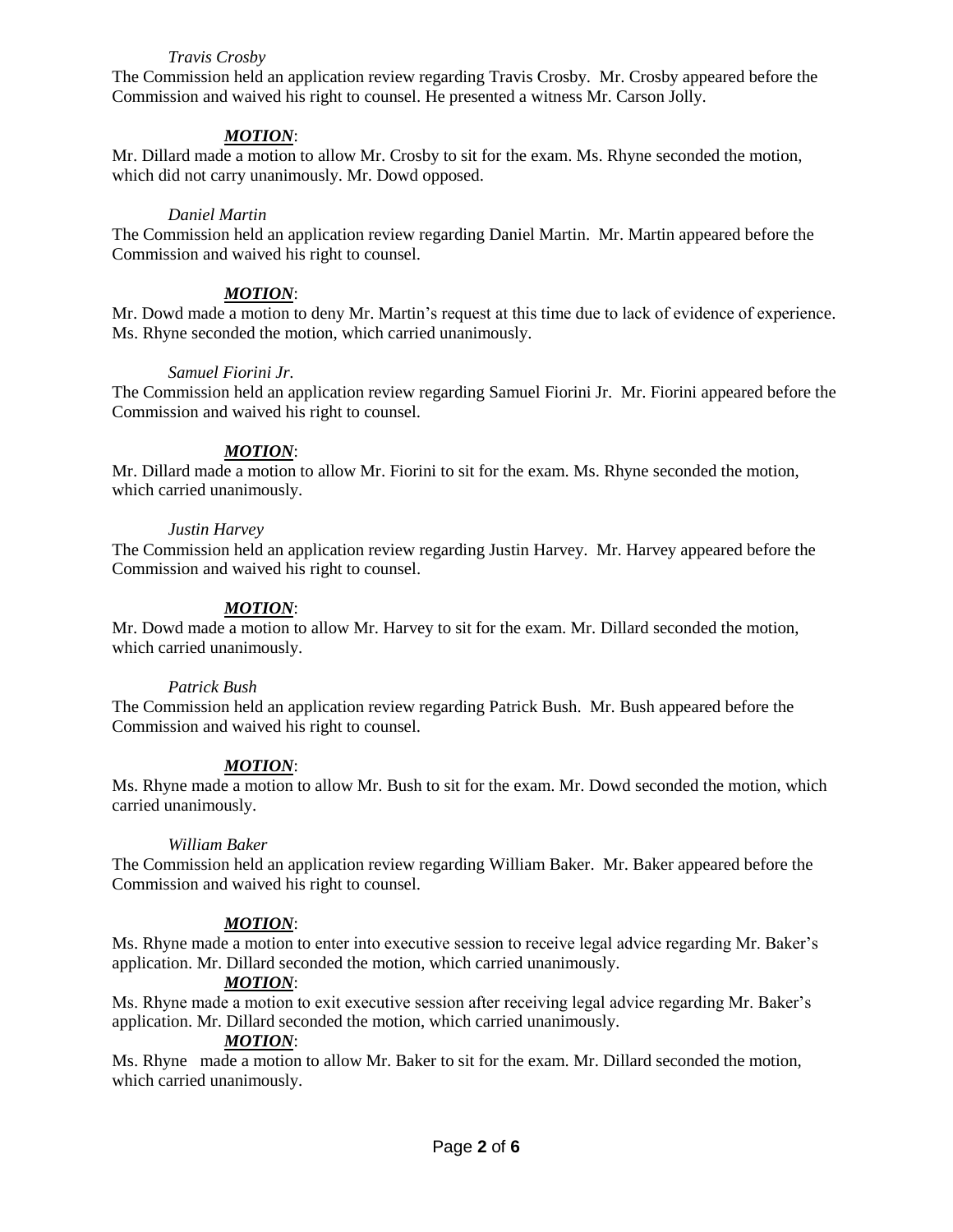### *Kelly Beamer*

The Commission held an application review regarding Mr. Kelly Beamer. Mr. Beamer appeared before the Commission and waived his right to counsel.

## *MOTION*:

Mr. Dowd made a motion to allow Mr. Beamer to sit for the exam. Mr. Dillard seconded the motion, which carried unanimously.

#### *Antonio White*

The Commission held an application review regarding Mr. Antonio White. Mr. White appeared before the Commission and waived his right to counsel.

#### *MOTION*:

Ms. Rhyne made a motion to allow Mr. White to sit for the exam. Mr. Dillard seconded the motion, which carried unanimously.

#### *Bradley Fogle*

The Commission held an application review regarding Mr. Bradley Fogle. Mr. Fogle appeared before the Commission and waived his right to counsel.

#### *MOTION*:

Mr. Dowd made a motion to allow Mr. Fogle to sit for the exam. Ms. Rhyne seconded the motion, which carried unanimously.

#### *Justin Head*

The Commission held an application review regarding Mr. Justin Head. Mr. Head appeared before the Commission and waived his right to counsel.

### *MOTION*:

Ms. Rhyne made a motion to allow Mr. Head to sit for the exam. Mr. Dowd seconded the motion, which carried unanimously.

### *Louis Mauro Jr.*

The Commission held an application review regarding Mr. Louis Mauro Jr. Mr. Mauro appeared before the Commission and waived his right to counsel.

### *MOTION*:

Mr. Dowd made a motion to allow Mr. Mauro to sit for the exam. Ms. Rhyne seconded the motion, which carried unanimously.

#### *Donald Barrett*

The Commission held an application review regarding Mr. Donald Barrett. Mr. Barrett appeared before the Commission and waived his right to counsel. He presented a witness Mr. Nate Hertel.

### *MOTION*:

Mr. Dillard made a motion to allow Mr. Barrett to sit for the exam. Ms. Rhyne seconded the motion, which carried unanimously.

### *Brian Stahley.*

The Commission held an application review regarding Mr. Brian Stahley. Mr. Stahley appeared before the Commission and waived his right to counsel.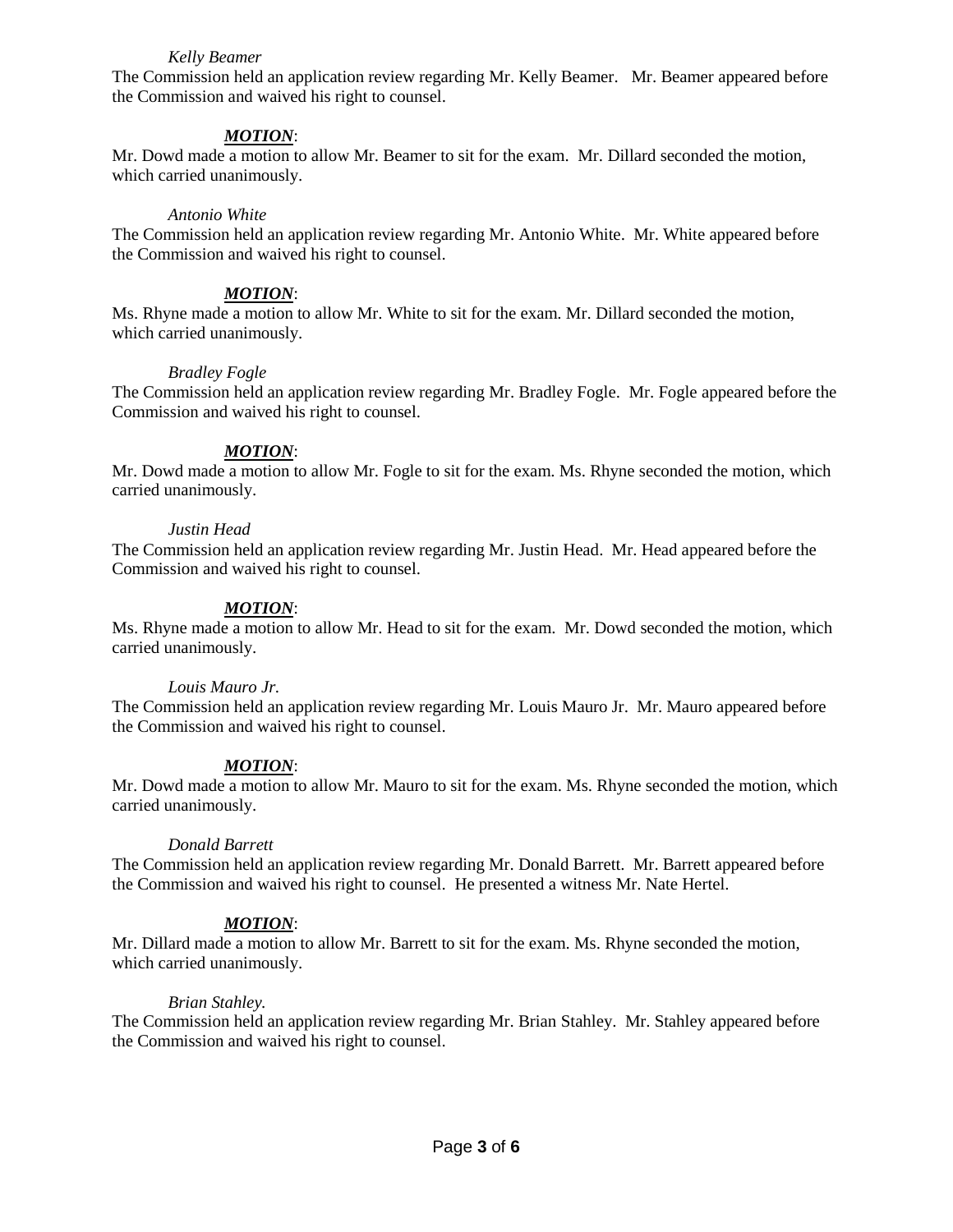# *MOTION*:

Mr. Dowd made a motion to allow Mr. Stahley renew his license once he provides written repayment agreement with Blanton Services to the Commission. Ms. Rhyne seconded the motion, which carried unanimously.

\*\*Mr. Roberts recused himself from the meeting in the matter of Charles Graham Case no 2018-626. Ms. Christy Rhyne took over as Chair.

### **Hearing Officer Recommendations:**

*Charles Graham Case no 2018-626*

The Board held a Final Order hearing regarding Mr. Charles Graham. Mr. Graham was present. Mr. Charlie Gwynne, Esq. represented the State in the matter. Mr. Graham was not represented by counsel and waived his right to counsel.

### *MOTION:*

Mr. Dillard made a motion to adopt the Hearing Officer's Recommendation. Mr. Dowd seconded the motion, which carried unanimously with Ms. Rhyne voting affirmatively in the motion.

\*\*Mr. Roberts returned to the meeting and resumed the Chair duties.

## **Application Review:**

### *Jason Stroud*

The Commission held an application review regarding Mr. Jason Stroud. Mr. Stroud appeared before the Commission and waived his right to counsel.

## *MOTION*:

Mr. Dillard made a motion to enter into executive session to receive legal advice regarding Mr. Stroud's application. Ms. Rhyne seconded the motion, which carried unanimously.

## *MOTION*:

Ms. Rhyne made a motion to exit executive session after receiving legal advice regarding Mr. Stroud's application. Mr. Dowd seconded the motion, which carried unanimously.

# *MOTION*:

Mr. Dillard made a motion to deny based on Mr. Stroud's record of prior convictions, which included felonies involving drugs and moral turpitude. Ms. Rhyne seconded the motion, which carried unanimously.

### **Hearing Officer Recommendations:**

### *Jamie Decker Case no 2019-188*

The Board held a Final Order hearing regarding Mr. Jamie Decker. Mr. Decker was present. Mr. Charlie Gwynne, Esq. represented the State in the matter. Mr. Jamie Decker waived his right to counsel and represented himself.

# *MOTION*:

Mr. Dowd made a motion to enter into executive session to receive legal advice regarding case number 2019-188. Ms. Rhyne seconded the motion, which carried unanimously.

### *MOTION*:

Mr. Dowd made a motion to exit executive session after receiving legal advice in case number 2019-188. Ms. Rhyne seconded the motion, which carried unanimously.

# *MOTION*:

Mr. Dillard made a motion to adopt the Hearing Officer Recommendations with the exception of Hearing Officer Recommendation #4 and remand for a hearing on the issue of whether the Homeowner may call upon the Respondent's license bond. Mr. Dowd seconded the motion, which carried unanimously.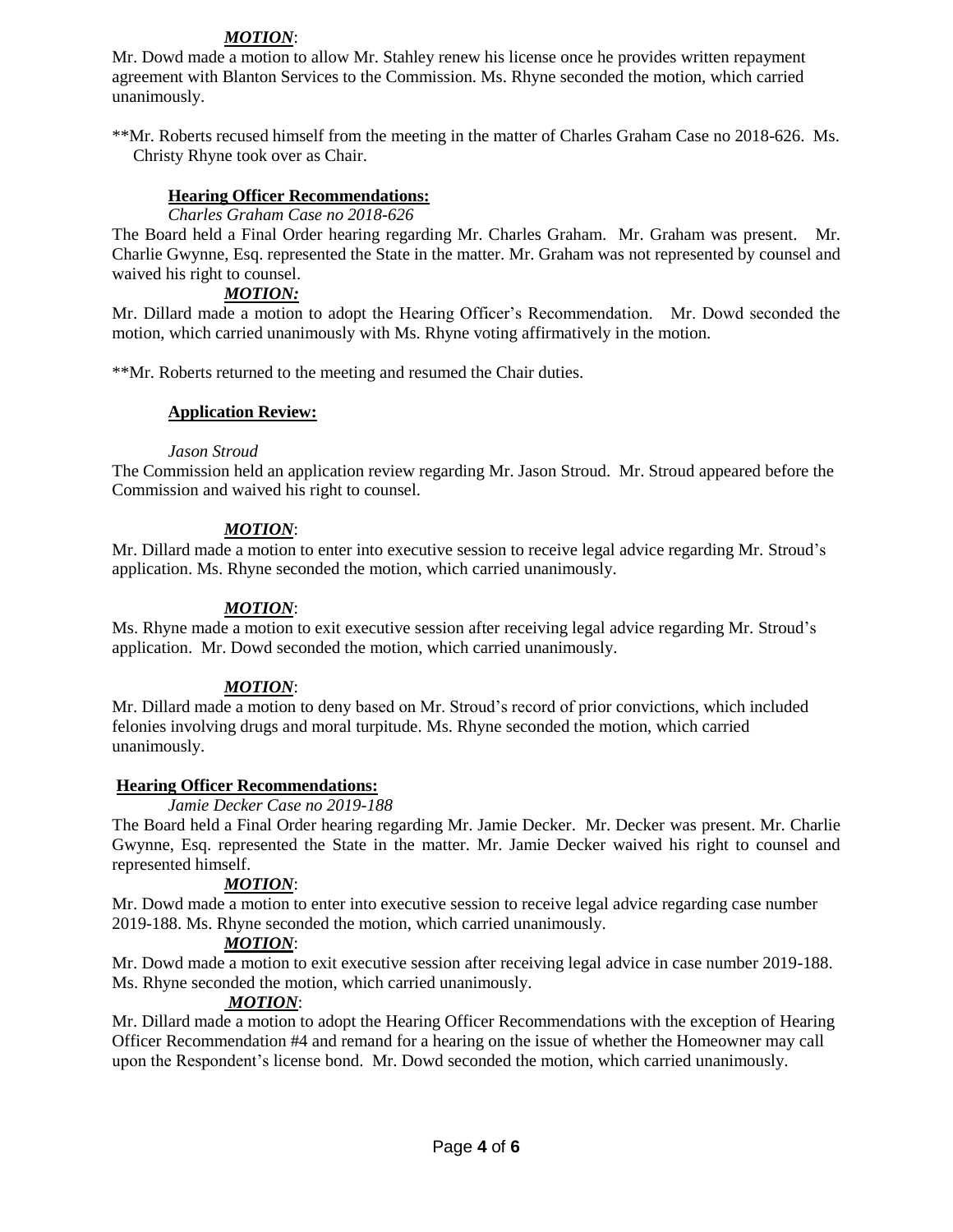# **Legislative Update:**

Ms. Katie Phillips, Director of Governmental Affairs

Ms. Phillips informed the Commission of the proposed legislation in H.3606, which was currently in subcommittee for consideration, and provided an update on appointments to the Residential Builders Commission.

## **Renewal of 501 (c) (3) Registration Certificates:**

## Janet Baumberger, Administrator

Ms. Baumberger updated the Commission on the number of active certificates and asked the Commission how they would like to proceed when staff receives request to renew the registrations as they expire, since these were originally issued to organizations working in the FEMA disaster areas. After discussion, the Commission recommended sending an e-blast to the Building Officials to inform them of the requirements for a 501(c) (3) to obtain a building permit.

## *MOTION*:

Mr. Dowd made a motion to allow the entities to continue to register as 501 (c) (3) as long as they are working in areas affected by the natural disasters from previous years. Ms. Rhyne seconded the motion, which carried unanimously.

## **NASCLA Virtual Training for attorney and investigators:**

Janet presented the Commission with information regarding a training opportunity for LLR staff and requested approval for payment from the Residential Builders Commission for the staff members to attend the virtual training.

## *MOTION*:

Ms. Rhyne made a motion for approval to pay for 3 members of LLR staff to attend the virtual training. Mr. Dillard seconded the motion, which carried unanimously.

## **Administrator's Remarks for Information:**

No Comments were made.

# **ODC Report- Mr. Charlie Gwynne:**

### *Charlie Gwynne, Office of Disciplinary Counsel*

Mr. Charlie Gwynne, presented the ODC Report. Mr. Gwynne reported the number of cases prosecuted through February 2, 2021

Open: 201 Pending Actions: 87 Pending ALC Hearings: 12 Pending Scheduling: 34 Citation Appeal: 4 Pending Appeal: 0 Pending Respondent's Agreement: 40 Pending Panel Hearing: 0 Pending Board Hearing: 6 Pending New OIE: 14 Pending Board Action: 0 Pending Scheduling FOH: 6 Closed: 14 Total closed in 2020:107

# **OIE Report – Mr. Todd Bond:**

*Todd Bond, Chief Investigator of OIE* Charlie Gwynne, ODC, presented the reports on Mr. Bond's behalf.

### **New Business:**

A. Resolution Guidelines

# *MOTION*

Mr. Dowd made a motion to approve the IRC Resolution Guidelines. Ms. Rhyne seconded the motion, which carried unanimously.

### B. Recommendations of the IRC

# *MOTION*

Ms. Rhyne made a motion to approve the IRC Resolution Guidelines. Mr. Dillard seconded the motion, which carried unanimously.